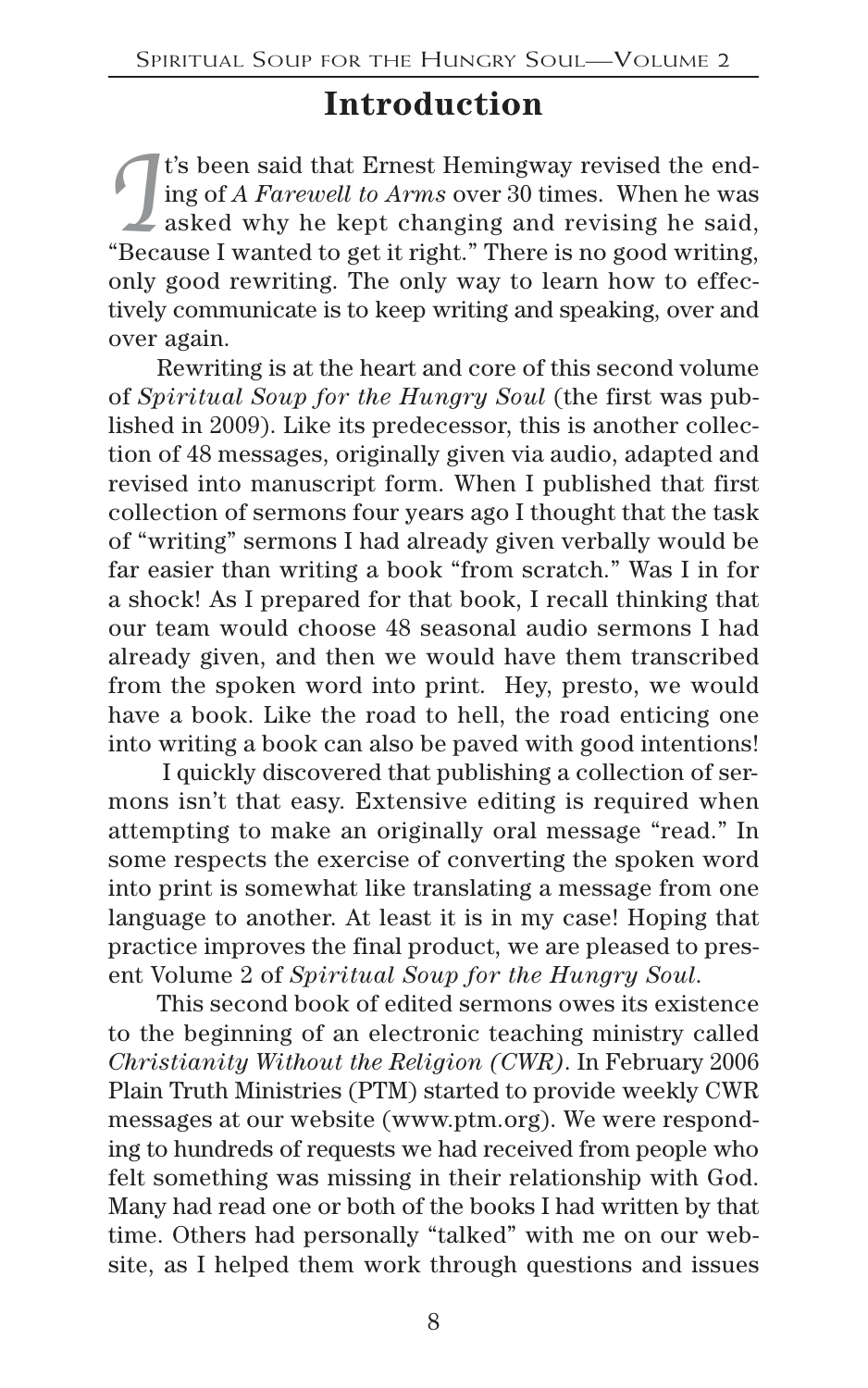they had about God, faith and the Bible. They had been reading our magazine, monthly letters, booklets and articles but they wanted more of God's grace—and less religion.

Many who asked for regular, weekly sermon-like messages were religious refugees. They had either walked out of a traditional church setting at their own initiative or they felt they had effectively been abandoned. They desired to remain connected with God, but, for a number of reasons, they doubted they would ever connect again with a traditional, brick-and-mortar church. Some had left an obviously sick or even toxic church where, in one way or another, they felt taken advantage of and wanted to receive healthy, spiritual nourishment at a distance. They didn't want to let any religious "professional" get too close to them again. Others said they were attending a "normal" church which didn't seem to be theologically unhealthy but nevertheless seemed as if it was dead or dying. They were crying out for spiritual nourishment. Many reported being uneasy and even unhappy with their church—typically they described it as a social club and they weren't "getting anything" out of the service. They arrived with spiritual hunger and though they were served coffee and cookies after the sermon, they left with the same gnawing spiritual hunger with which they arrived.

From the very beginning, *CWR* has been a different kind of church—it's a teaching experience rather than a traditional church service. We're not a brick-and-mortar church. We don't meet in a geographical location, inside a building that calls itself a church. We don't have stained glass windows or icons. We don't officiate at baptismal ceremonies, marriages or funerals—our "congregation" lives around this world, and many attend a traditional church in addition to joining us for Christ-centered teaching. Because we don't look like, quack like or walk like any spiritual duck they have ever seen, some think that *CWR* isn't a church at all.

*CWR* isn't "a" church in the traditional way in which "church" is defined, but in the biblical sense, we are part of "the" church, which is of course, the universal body of Christ. We are a teaching ministry. *CWR* relentlessly provides a Christ-centered, grace-based message. We believe in *faith alone, grace alone* and *Christ alone*. In the sense that reli-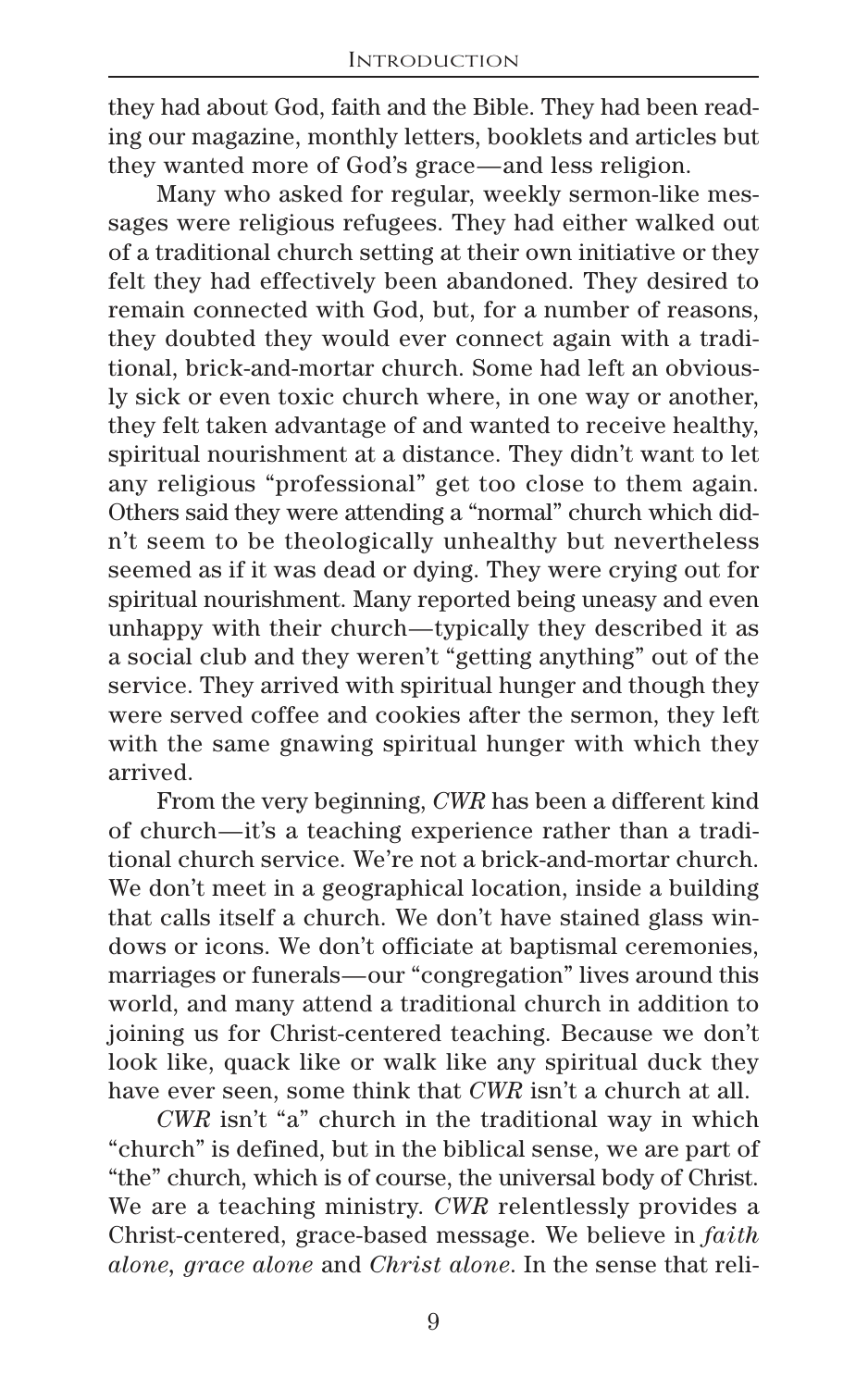gion is defined as a system or methodology of pleasing and appeasing God, we are ir-religious, hence the *Christianity Without the Religion. CWR* is based on God's grace, the polar opposite of the assumption that performance of ceremonies and rituals gains a higher standing with God than he would have otherwise granted.

*CWR* is Christianity without all of the "stuff." *CWR* is Christianity without religious smoke and mirrors—*CWR* is bare essentials Christianity. God's grace is front and center at *Christianity Without the Religion.* Sadly, many churches within Christendom so water down and diminish God's amazing grace that it seems to be stored away in church basements, "resurrected" occasionally only to be returned back to its place of confinement.

Publishing a collection of sermons is humbling. As I compiled, revised, adapted and "translated" this collection I often asked myself why I would consider anything I had once said as being worthy of repetition (hold that thought about repetition, we'll return to it in a few paragraphs). The work involved in compiling, revising and editing this book has been a refresher course in God's grace for me. By God's grace, I am simply a tool in his hands, trying to get out of his way so that he might use me, in spite of my formidable human weaknesses, to communicate the incredible and profound truth of his grace. I am humbled by my inadequacies but inspired by God's grace. Because of God's amazing grace, the core of the messages that follow are Christ-centered and grace-based. These messages are not cleverly devised stories (2 Peter 1:16), they are recitations of the central message of the gospel—*faith alone, grace alone and Christ alone.*

I am often asked about the messages I preach. Where do they come from? Where do I get the ideas? As you will note in this collection of sermons, I normally begin with a "keynote passage." Sermons, I believe, should usually begin with biblical content. That said, I realize that anyone can decide to give a topical message and then go and "find" a scriptural reference that fits their already arrived at premise. I prefer to have a message "spring from" a study of the Bible, but when topics and ideas come to my mind first I do my best not to simply go on a search to use the Bible to validate what I want to communicate, but study the Bible care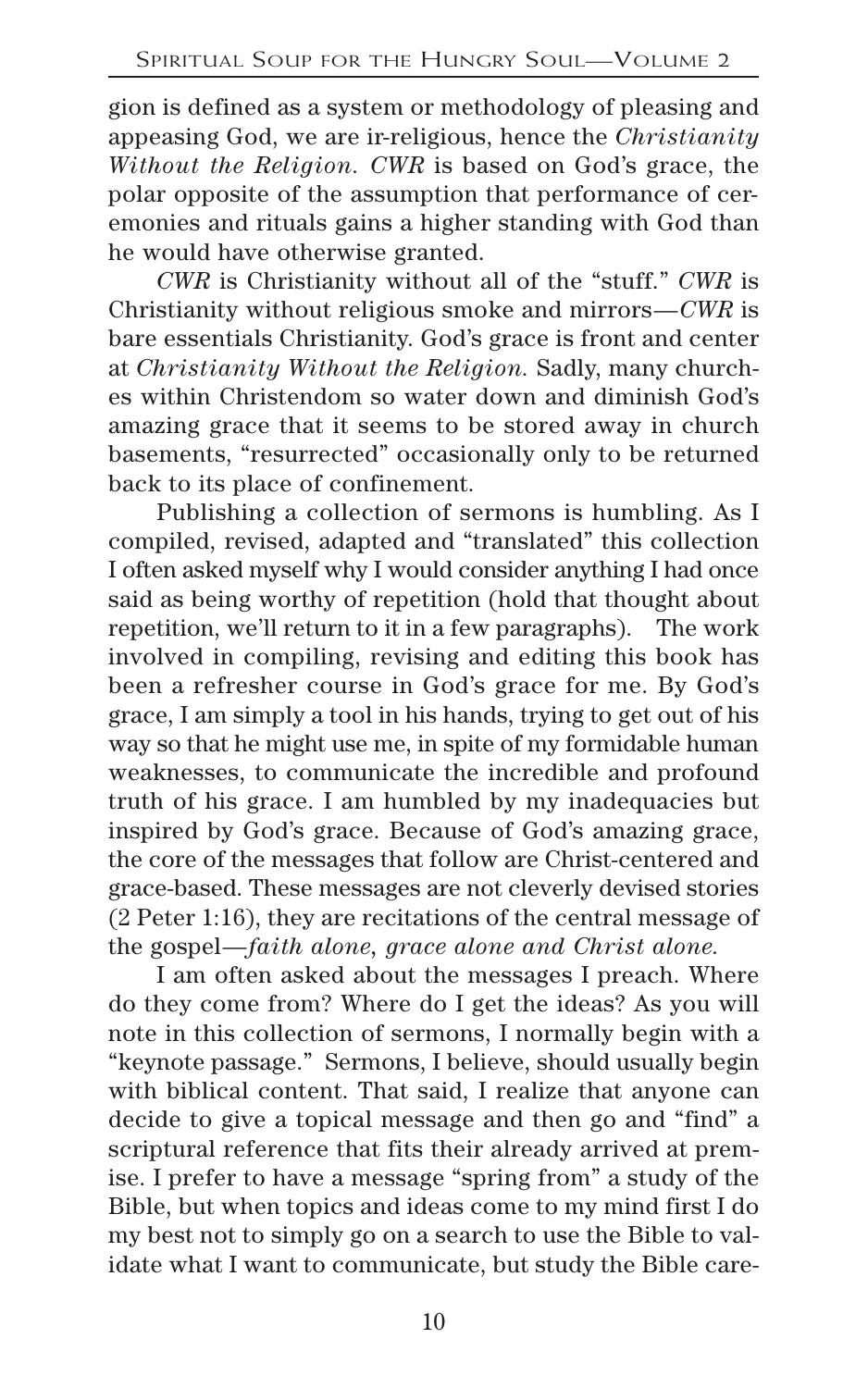fully so that God might speak through me (and in spite of me).

I read and listen to sermons. It has been my practice, for several decades, to read books of collected sermons. I voraciously read all kinds of books because I can't teach or inspire unless I am first taught and inspired. Popular culture, in terms of movies and music, also provides me with creative insights about God's grace. Do I copy the sermons of others? No. I don't give canned sermons. I believe God can best use a human tool when that human is authentically who they are, when God uses their personality, life experiences and insights as part of the process. That said, there are many illustrations and stories I relate that can be found elsewhere, because that's where I first heard or read them.

When I read the Bible I read it in the light of Jesus Christ. I understand that Jesus is the meaning of life. He is my center and my core, and I share him with anyone who will read or listen. In that regard, someone who has heard many of my sermons would be correct in saying a handful of Christ-centered, grace-based themes are evident in many of them. What I have to share is *faith alone, grace alone and Christ alone*.

If you're looking for sermons about why Christians should or must keep the Ten Commandments, then you have the wrong book. If you think a "good sermon" is a diatribe about how bad "the world" is you will be disappointed with this collection of messages. If you have been persuaded that guilt and shame should be part of the end product of how someone feels after hearing (or reading) a sermon, this collection of sermons originally delivered at *CWR* won't pass muster. If, on the other hand, you are sick and tired of legalistic hoops —if you are a spiritual refugee from Christ-less religion—if you hunger and thirst for God's amazing grace, then I believe this collection of sermons will be right on target.

Back to that word "repetition." While virtually all occupations and vocations involve some degree of repetition, I can tell you that communicating the message of Christ alone is anything but boring—it is exciting, energizing and forever new and refreshing. One of our son's friends, with whom he attended elementary, junior high and high school, is now one of the most well-known and, in my opinion, most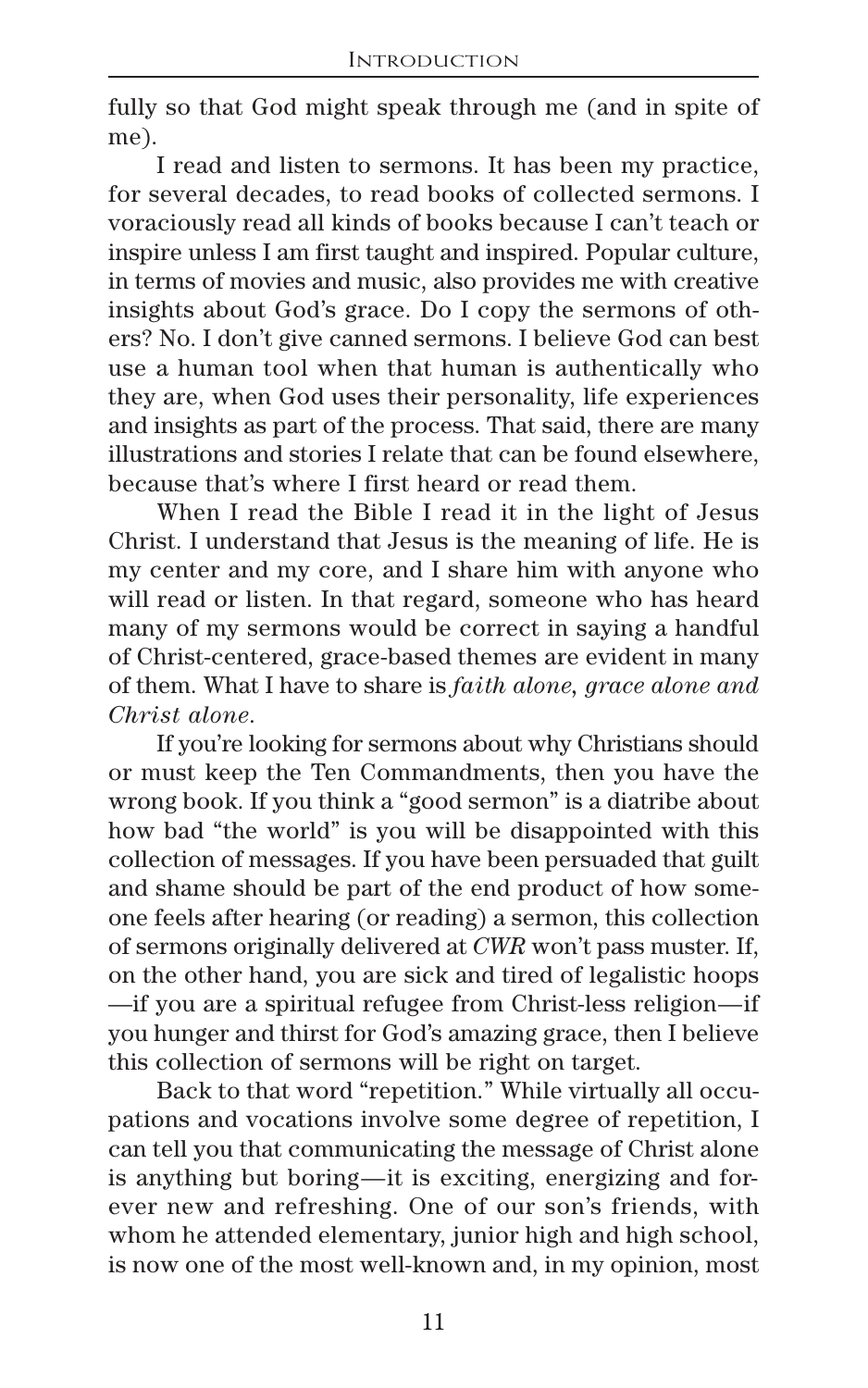accomplished Elvis impersonators in Las Vegas. He really enjoys what he does, even though, as he often says, "my life couldn't be more redundant." By "redundant" he means that he sings the same songs, with the same choreography, night after night, but the few times my wife and I have heard and watched him we marvel at the energy and enthusiasm he brings to every performance. He loves what he does!

When I sing Elvis' songs in the shower I think they sound pretty good, but I assure you I am well aware that I lack virtually all of the necessary skills to impersonate Elvis. Thankfully, my job is not to impersonate Jesus, but to tell anyone who will read and listen all about him. I do love what I do, and yes, there is some repetition involved in being a dedicated, devoted and thankful Christ-follower. I believe in Jesus. I believe that this sad old world needs more Jesus and less religion. That is the core message I proclaim, and I say it over and over again, in a variety of ways. I believe Jesus is the answer and Christ-less religion is the problem. So get your dancing shoes on and get ready for the gospel of God's grace—I think you're going to enjoy and benefit from these 48 messages.

A disclaimer is in order. I'm not claiming to be the only one proclaiming a Christ-centered message. What a sad mess that would be! I am well aware I haven't discovered the "true" gospel no one else teaches. Thank God I am not the only person who believes in and stands for God's amazing grace. I give thanks for the many who boldly proclaim *faith alone, grace alone and Christ alone*. May we all, by God's grace, stand together against oppressive, authoritarian, institutionalized big business religion. And as we each, in our own way, proclaim the purity of the gospel of Jesus Christ, may we always remember that we stand on the shoulders of many who have gone before us.

That word picture of *standing on the shoulders of giants* is often credited to Sir Isaac Newton, who once humbly explained about his considerable insights, "If I have seen further, it is by standing on the shoulders of giants." This metaphor was apparently first uttered by Bernard of Chartres, back in the twelfth century. Today this word picture is used so often some refer to it as a cliché, but it is filled with wisdom. In fact, the intent behind this wise saying goes